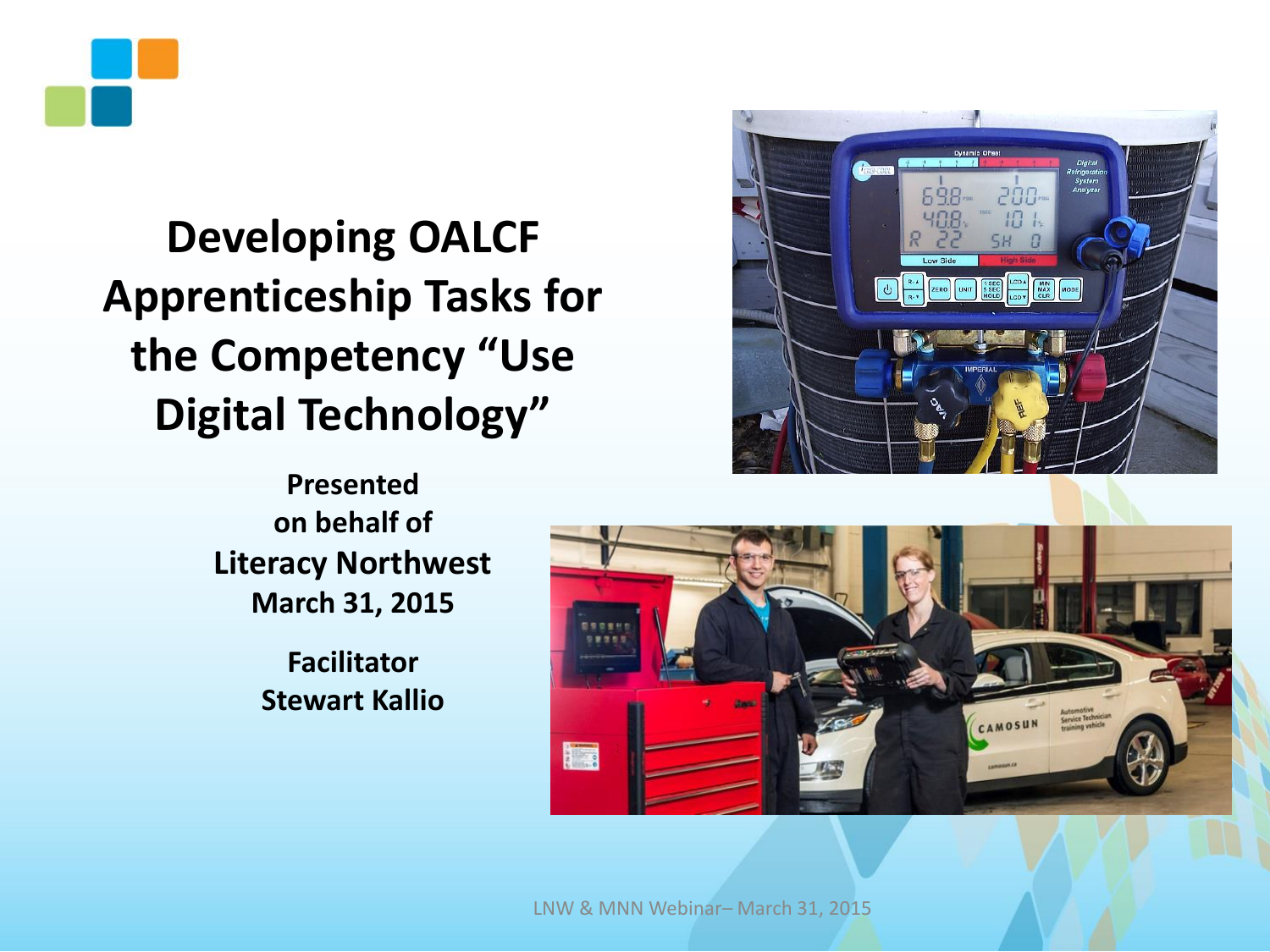

## *"It is a characteristic of labour markets that technology can change the nature of work faster than people can change their skills"*

**Frank Levy (2010) How Technology Changes Demands for Human Skills.**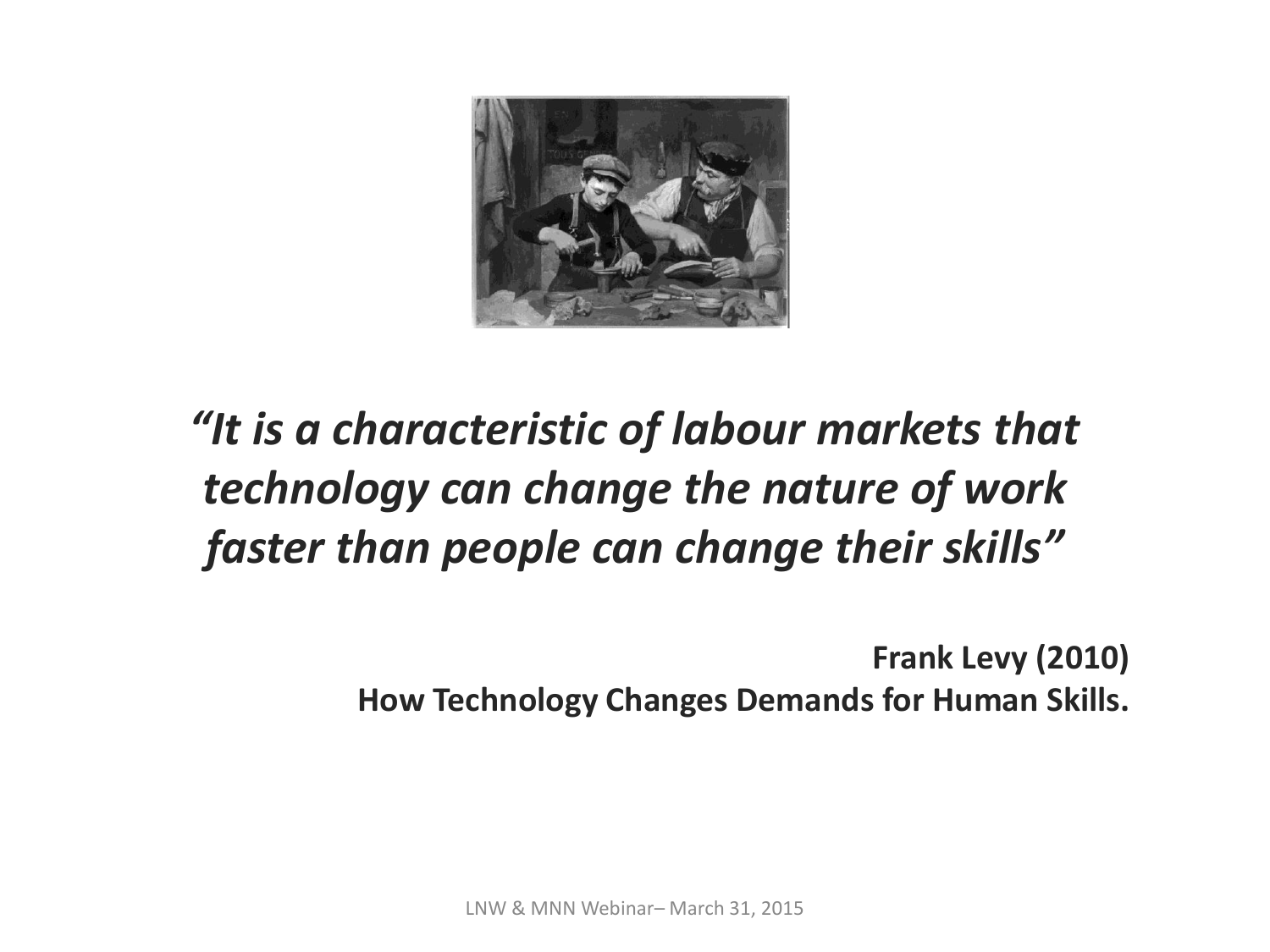# **Agenda**

### **Digital technology – Which trades? How?**

## **Digital technology – What does it mean? Skills in the workplace?**

## **Principles for writing digital tasks**

## **What did we learn/recommendations?**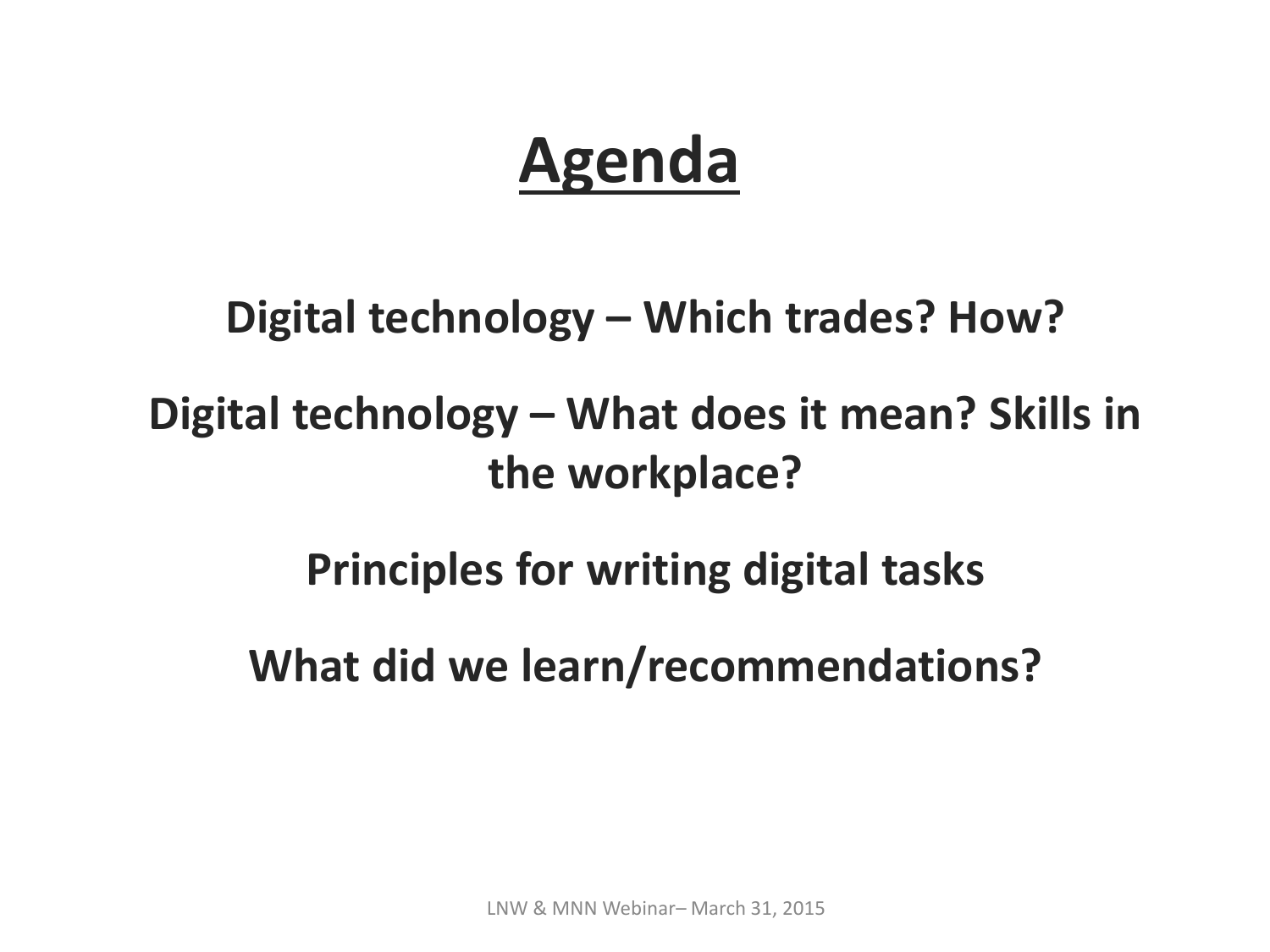### **Digital technology – which trades?**

| <b>NOC</b> | Ontario Trade Name                                                                     | Trade Sector   | Grade or Equiv. | Growth Trend (2012)              | Strong Activity (2012)           | Compulsory in Ontario | C of Q Exam | Red Seal  | Number of Registered Apprentices<br>April 1, 2014<br>(Ontario) | Red Seal Top 10 Registrations<br>(Canada) 2012 | Statistics Canada Major<br><b>Trade Group</b>    |
|------------|----------------------------------------------------------------------------------------|----------------|-----------------|----------------------------------|----------------------------------|-----------------------|-------------|-----------|----------------------------------------------------------------|------------------------------------------------|--------------------------------------------------|
| 7233       | <b>Sheet Metal Worker</b>                                                              | C              | 10              |                                  | $\begin{array}{c} + \end{array}$ | Υ                     | Υ           | Υ         | 1,930                                                          |                                                | <b>Sheet Metal Workers</b>                       |
| 7721       | <b>General Carpenter</b>                                                               | $\mathsf{C}$   | 10              |                                  | $^{+++}$                         | N                     | Υ           | Υ         | 6,384                                                          | 48,870                                         | Carpenters                                       |
| 7251       | Plumber                                                                                | C              | 10              | $++$                             | $^{++}$                          | Υ                     | Υ           | Υ         | 4,278                                                          | 18,546                                         | Plumbers, Pipefitters and<br><b>Steamfitters</b> |
| 7241       | <b>Electrician (Construction and</b><br><b>Maintenance)</b>                            | $\mathsf{C}$   | 10              | $++$                             | $+++$                            | Y                     | Y           | Y         | 9,812                                                          | 49,611                                         | Electricians                                     |
| 7252       | Steamfitter (2)                                                                        | C              | 10              | $^{++}$                          | $^{+++}$                         | Y                     | Y           | Y         | 840                                                            | 16,077                                         | Plumbers, pipefitters and<br>steamfitters        |
| 7327       | Welder                                                                                 | $\mathbf{I}$   | 12              | $\begin{array}{c} + \end{array}$ | $^{++}$                          | ${\sf N}$             | Υ           | Υ         | 1,615                                                          | 14,781                                         | Welders                                          |
| 6341       | Hairstylist                                                                            | $\sf S$        | 12              | $\begin{array}{c} + \end{array}$ | $^{++}$                          | Y                     | Υ           | Υ         | 7,209                                                          | 18,993                                         | Hairstylist and Estheticians                     |
| 7521       | <b>Heavy Equipment Operator</b>                                                        | C              | 12              | $\begin{array}{c} + \end{array}$ | $^{++}$                          | N                     | N           | Υ         |                                                                |                                                | Heavy Equipment and Crane<br>Operators           |
| 6322       | Cook                                                                                   | $\mathsf{S}$   | 12              | $++$                             | $++$                             | ${\sf N}$             | Υ           | Υ         | 5,393                                                          | 12,228                                         | <b>Food Service</b>                              |
| 7311       | <b>Industrial Mechanic Millwright</b>                                                  | $\overline{1}$ | 12              |                                  | $++$                             | ${\sf N}$             | Υ           | Υ         | 3,649                                                          | 11,049                                         | Millwrights                                      |
| 7321       | Alignment and Brakes Technician*                                                       | M              | 12              |                                  | $^{+++}$                         | Y                     | Y           | ${\sf N}$ |                                                                | 22,539                                         | <b>Automotive Service</b>                        |
| 7312       | Heavy Duty Equipment Technician                                                        | M              | 12              | $\begin{array}{c} + \end{array}$ | $^{++}$                          | N                     | Υ           | Υ         | 1,583                                                          |                                                | Heavy Duty Equipment<br>Mechanics                |
| 7321       | <b>Transmission/Alignment &amp; Brakes</b><br><b>Automotive Service Technician (1)</b> | M              | 12              |                                  | $^{++}$                          | Y                     | Y           | Y         | 13,097                                                         | 22,539                                         | <b>Automotive Service</b>                        |
| 7313       | <b>Refrigeration and Air Conditioning</b><br><b>Mechanic</b>                           | C              | 10              | $\ddot{}$                        | $\ddot{}$                        | Y                     | Y           | Y         | 1,911                                                          |                                                | Refrigeration and air-<br>conditioning mechanic  |
| 7232       | <b>Tool and Die Maker</b>                                                              | $\mathbf{I}$   | 12              |                                  | $\ddot{}$                        | N                     | Υ           | Υ         | 959                                                            |                                                | Machinist                                        |
| 7231       | <b>Machinist</b>                                                                       | $\overline{1}$ | 12              |                                  | $\ddot{}$                        | N                     | Y           | Y         | 2,141                                                          |                                                | Machinist                                        |



**Trades identified for the 2014 project, Developing Best Practices for Increasing, Supporting and Retaining Apprentices in Northern Ontario**

**Trades identified based on Canadian Apprenticeship Forum Research**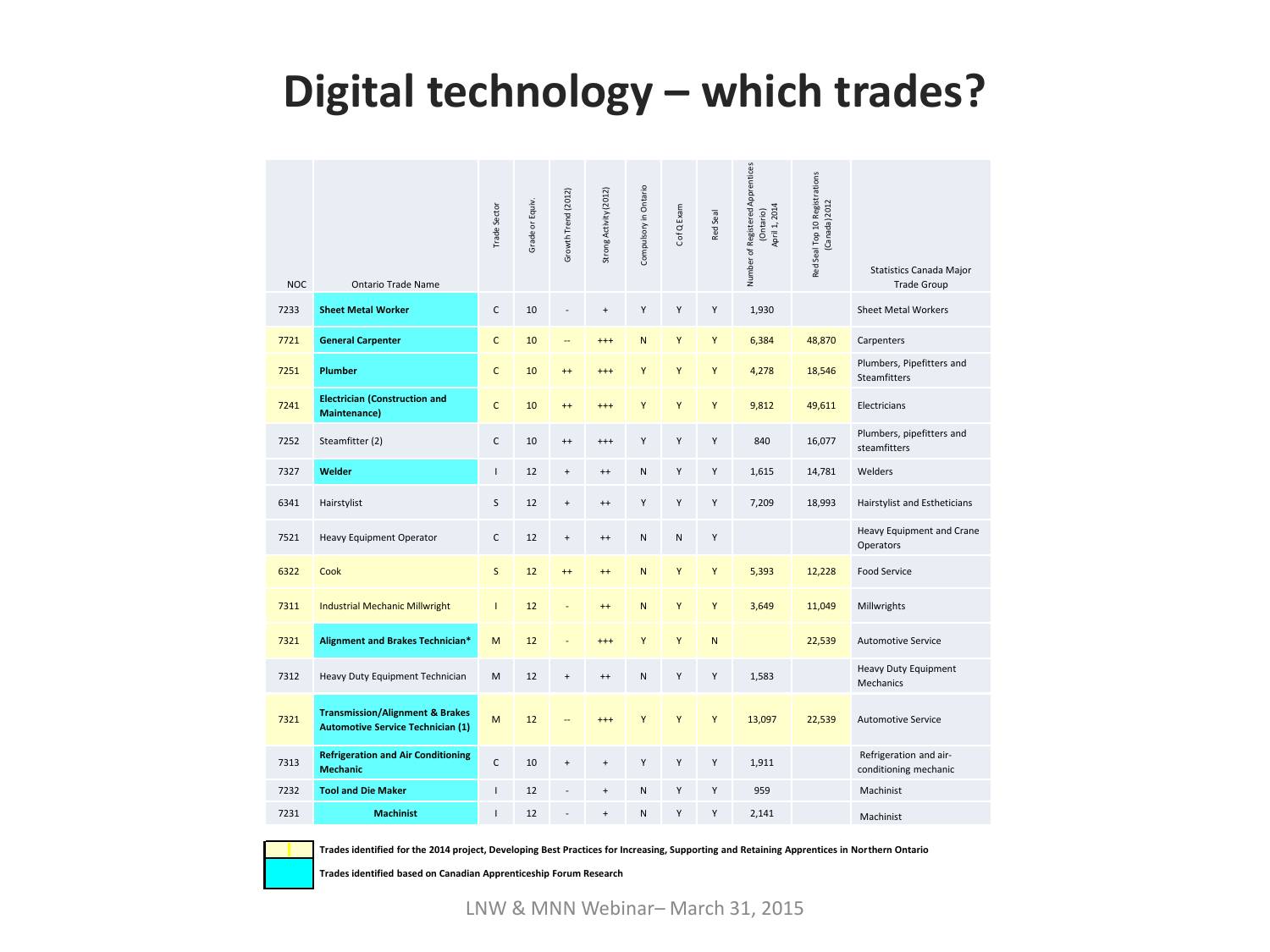## **Digital technology – which trades?**

#### **Trade Sectors/Trades Impacted by Technology**

| <b>Sector</b>        | <b>Related Trades</b>                                                                                                   |
|----------------------|-------------------------------------------------------------------------------------------------------------------------|
| <b>Service</b>       | <b>Automotive Service Technician</b>                                                                                    |
| <b>Construction</b>  | <b>Carpenter, Construction Electrician, Plumber, Refrigeration</b><br>and Air-Conditioning Mechanic, Sheet Metal Worker |
| <b>Manufacturing</b> | <b>Construction Millwright, Machinist, Tool and Die Maker,</b><br>Welder                                                |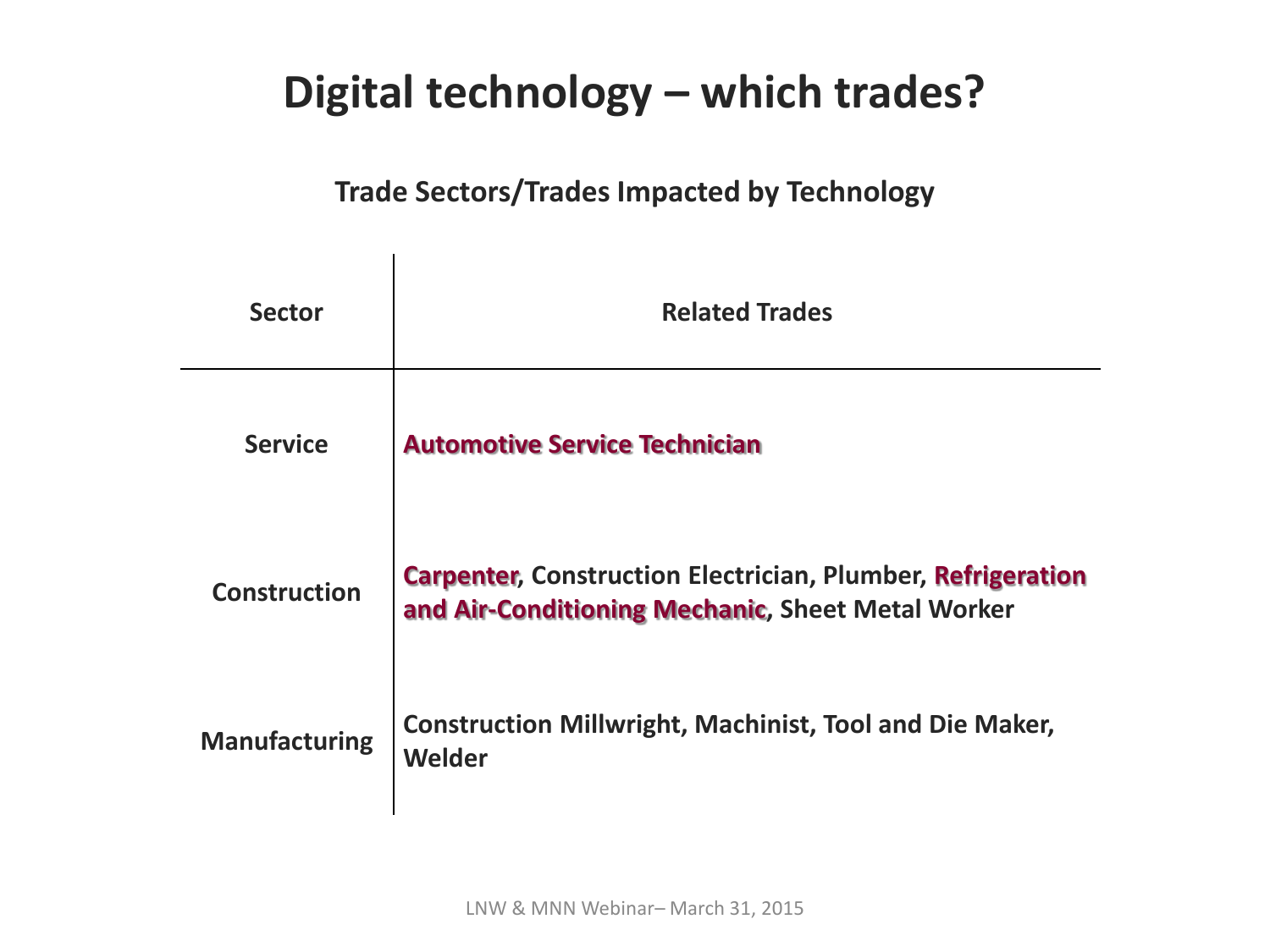|                                                          | <b>OALCF Reference</b>                  |                                           |                                                       |                                             |      |                |                                             |             |                              |           |                    |                                     |                |      |                                                |                                                |
|----------------------------------------------------------|-----------------------------------------|-------------------------------------------|-------------------------------------------------------|---------------------------------------------|------|----------------|---------------------------------------------|-------------|------------------------------|-----------|--------------------|-------------------------------------|----------------|------|------------------------------------------------|------------------------------------------------|
| <b>Automotive Service Technician</b>                     |                                         |                                           | D                                                     |                                             | A    |                |                                             | B           |                              |           | $\mathsf{C}$       |                                     |                |      | E                                              | F                                              |
|                                                          | <b>Use Digital</b><br><b>Technology</b> | <b>Find and Use</b><br>Information        |                                                       | <b>Communicate Ideas and</b><br>Information |      |                | <b>Understand and Use</b><br><b>Numbers</b> |             |                              |           | Manage<br>Learning | <b>Engage with</b><br><b>Others</b> |                |      |                                                |                                                |
| <b>Task Sets</b>                                         | Sub<br><b>Tasks</b>                     | Complexity<br>Level                       | <b>Task Groups</b><br><b>Not</b><br><b>Applicable</b> | A1                                          | A2   | A <sub>3</sub> | <b>B1</b>                                   | <b>B2</b>   | <b>B3</b>                    | <b>B4</b> | C1                 | C <sub>2</sub>                      | C <sub>3</sub> | C4   | <b>Task Groups</b><br><b>Not</b><br>Applicable | <b>Task Groups</b><br><b>Not</b><br>Applicable |
|                                                          |                                         | $\mathbf{1}$                              |                                                       |                                             |      |                |                                             | <b>B2.1</b> | <b>B3.1b</b>                 |           |                    |                                     |                |      |                                                |                                                |
| <b>Locate Auto Parts Online</b>                          | 4                                       | 2 <sup>1</sup>                            | D <sub>2</sub>                                        |                                             |      |                |                                             |             |                              |           |                    |                                     |                |      |                                                |                                                |
|                                                          |                                         | $\overline{\mathbf{3}}$                   |                                                       |                                             | A2.3 |                |                                             |             |                              |           |                    |                                     |                |      |                                                |                                                |
|                                                          |                                         | $\mathbf{1}$                              |                                                       |                                             |      |                |                                             |             |                              |           |                    |                                     |                |      |                                                |                                                |
| <b>Automobile Codes for Troubleshooting</b>              | 4                                       | 2 <sup>1</sup>                            | D <sub>2</sub>                                        |                                             |      |                |                                             |             | <b>B3.2a</b>                 |           |                    |                                     |                |      |                                                |                                                |
|                                                          |                                         | $\overline{\mathbf{3}}$                   |                                                       |                                             | A2.3 |                |                                             |             |                              |           |                    |                                     |                |      |                                                |                                                |
| <b>Automotive Invoice for Service</b>                    | $\mathbf{2}$                            | $\mathbf{1}$                              |                                                       |                                             |      |                |                                             |             |                              |           |                    |                                     |                |      |                                                |                                                |
|                                                          |                                         | $\overline{2}$<br>$\overline{\mathbf{3}}$ |                                                       |                                             |      |                |                                             |             | <b>B3.3b</b>                 |           | C1.2               |                                     |                |      |                                                |                                                |
|                                                          |                                         | $\mathbf{1}$                              | D <sub>3</sub>                                        |                                             |      |                |                                             | <b>B2.1</b> |                              |           |                    |                                     |                |      |                                                |                                                |
| <b>Automotive Service Technician Industry</b>            | 6                                       | 2 <sup>1</sup>                            | D <sub>2</sub>                                        | A1.2                                        |      |                |                                             |             | <b>B3.2b</b>                 |           |                    |                                     |                |      |                                                |                                                |
| <b>Trends</b>                                            |                                         | 3 <sup>1</sup>                            |                                                       |                                             |      |                |                                             |             |                              |           | C1.3               |                                     |                |      |                                                |                                                |
|                                                          |                                         | $\mathbf{1}$                              |                                                       |                                             |      |                |                                             | <b>B2.1</b> |                              |           |                    |                                     |                |      |                                                |                                                |
| <b>Automotive Road Safety Recalls Database</b>           | 4                                       | 2 <sup>1</sup>                            | D <sub>2</sub>                                        | A1.2                                        |      |                |                                             |             | <b>B3.2b</b>                 |           |                    |                                     |                |      |                                                |                                                |
|                                                          |                                         | $\overline{\mathbf{3}}$                   |                                                       |                                             |      |                |                                             |             |                              |           |                    |                                     |                |      |                                                |                                                |
|                                                          |                                         | $\mathbf{1}$                              |                                                       |                                             |      |                |                                             |             |                              |           |                    |                                     |                |      |                                                |                                                |
| <b>Automotive Vehicle Alignment Machine</b>              | 6                                       | 2 <sup>1</sup>                            | D <sub>2</sub>                                        | A1.2                                        |      |                |                                             | <b>B2.1</b> |                              |           |                    |                                     |                |      |                                                |                                                |
|                                                          |                                         | $\overline{\mathbf{3}}$                   |                                                       |                                             |      | A3             |                                             |             |                              |           |                    |                                     |                |      |                                                |                                                |
|                                                          |                                         | $\mathbf{1}$                              |                                                       |                                             |      |                |                                             |             |                              |           |                    |                                     |                |      |                                                |                                                |
| <b>Automotive Service Technician Exam</b><br>Preparation | 6                                       | 2 <sup>1</sup>                            | D <sub>2</sub>                                        |                                             | A2.2 |                |                                             | <b>B2.2</b> | <b>B3.2a</b><br><b>B3.2b</b> |           |                    |                                     |                | C4.2 | <b>E2</b>                                      |                                                |
|                                                          |                                         | 3 <sup>1</sup>                            |                                                       | A1.3                                        |      |                |                                             |             |                              |           |                    |                                     |                |      |                                                |                                                |
| <b>Automotive Service Technicians</b>                    |                                         | $\mathbf{1}$                              |                                                       |                                             |      |                | <b>B1.1</b>                                 |             |                              |           |                    |                                     |                |      |                                                |                                                |
| <b>Communicate to Solve Problems</b>                     | 3                                       | $\overline{2}$                            | D <sub>2</sub>                                        | A1.2                                        | A2.2 |                |                                             | <b>B2.2</b> |                              |           |                    |                                     |                |      | <b>E2</b>                                      |                                                |
|                                                          |                                         | $\overline{\mathbf{3}}$                   |                                                       |                                             |      |                |                                             |             |                              |           |                    |                                     |                |      |                                                |                                                |
| <b>Total</b>                                             | 35                                      |                                           |                                                       |                                             |      |                |                                             |             |                              |           |                    |                                     |                |      |                                                |                                                |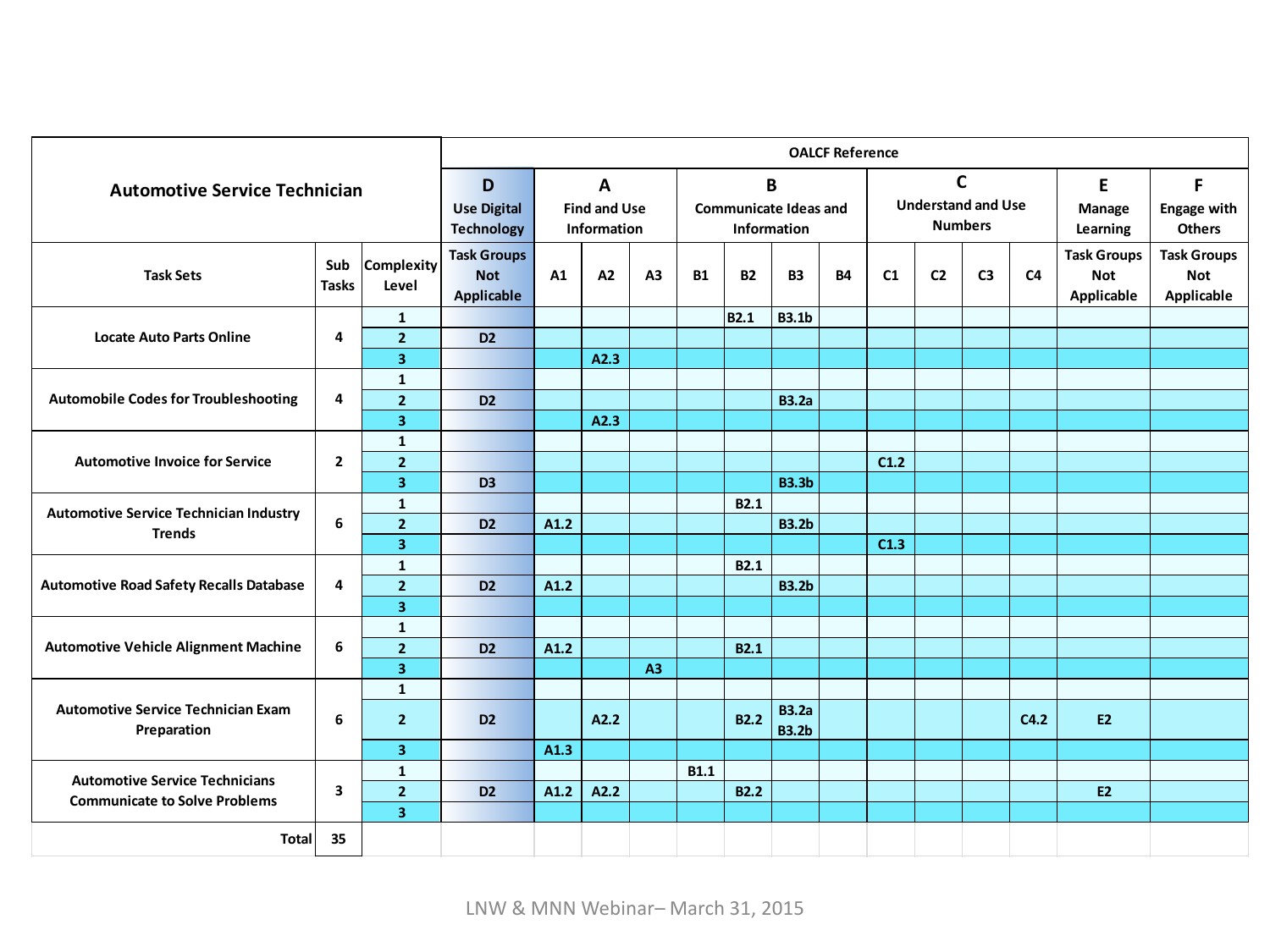|                                             |                                                                                         |                                         | <b>OALCF Reference</b>                                |                                                  |      |                |                                                             |             |                              |           |                         |                                           |                |                |                                                |                                                |
|---------------------------------------------|-----------------------------------------------------------------------------------------|-----------------------------------------|-------------------------------------------------------|--------------------------------------------------|------|----------------|-------------------------------------------------------------|-------------|------------------------------|-----------|-------------------------|-------------------------------------------|----------------|----------------|------------------------------------------------|------------------------------------------------|
| Carpenter                                   | A<br>D<br><b>Find and Use</b><br><b>Use Digital</b><br><b>Technology</b><br>Information |                                         |                                                       | B<br><b>Communicate Ideas and</b><br>Information |      |                | $\mathsf{C}$<br><b>Understand and Use</b><br><b>Numbers</b> |             |                              |           | E<br>Manage<br>Learning | F.<br><b>Engage with</b><br><b>Others</b> |                |                |                                                |                                                |
| <b>Task Sets</b>                            | Sub<br><b>Tasks</b>                                                                     | <b>Complexity</b><br>Level              | <b>Task Groups</b><br><b>Not</b><br><b>Applicable</b> | A1                                               | A2   | A <sub>3</sub> | <b>B1</b>                                                   | <b>B2</b>   | <b>B3</b>                    | <b>B4</b> | C <sub>1</sub>          | C <sub>2</sub>                            | C <sub>3</sub> | C <sub>4</sub> | <b>Task Groups</b><br><b>Not</b><br>Applicable | <b>Task Groups</b><br><b>Not</b><br>Applicable |
| <b>Carpenter Video Information</b>          | $\overline{7}$                                                                          | $\mathbf{1}$<br>$\overline{2}$          | D <sub>2</sub>                                        |                                                  |      |                |                                                             | <b>B2.1</b> |                              |           |                         |                                           |                |                |                                                |                                                |
|                                             |                                                                                         | $\overline{\mathbf{3}}$                 |                                                       |                                                  |      | A <sub>3</sub> |                                                             |             |                              |           |                         |                                           |                |                |                                                |                                                |
|                                             |                                                                                         | $\mathbf{1}$                            |                                                       |                                                  |      |                |                                                             | B2.1        |                              |           |                         |                                           |                |                |                                                |                                                |
| <b>Carpenter Industry Trends</b>            | 5                                                                                       | $\overline{2}$                          | D <sub>2</sub>                                        | A1.2                                             | A2.2 |                |                                                             |             | <b>B3.2b</b>                 |           |                         |                                           |                |                |                                                |                                                |
|                                             |                                                                                         | 3                                       |                                                       |                                                  |      |                |                                                             |             |                              |           |                         |                                           |                |                |                                                |                                                |
|                                             |                                                                                         | $\mathbf{1}$                            |                                                       |                                                  |      |                |                                                             |             |                              |           |                         |                                           |                |                | E.1                                            |                                                |
| <b>Carpenter Communications</b>             | 4                                                                                       | $\overline{2}$                          |                                                       |                                                  |      |                |                                                             |             | <b>B3.2a</b><br><b>B3.2b</b> |           |                         |                                           |                |                |                                                |                                                |
|                                             |                                                                                         | $\overline{\mathbf{3}}$                 | D.3                                                   |                                                  |      |                |                                                             | <b>B2.3</b> |                              |           |                         |                                           |                |                |                                                |                                                |
| Saving and Reviewing Instructions for       |                                                                                         | 1                                       |                                                       |                                                  |      |                |                                                             | <b>B2.1</b> |                              |           |                         |                                           |                |                |                                                |                                                |
| <b>Carpentry Tools</b>                      | 4                                                                                       | $\overline{2}$                          | D <sub>2</sub>                                        | A1.2                                             | A2.2 |                |                                                             |             |                              |           |                         |                                           |                |                |                                                |                                                |
|                                             |                                                                                         | 3                                       |                                                       |                                                  |      |                |                                                             |             |                              |           |                         |                                           |                |                |                                                |                                                |
|                                             |                                                                                         | $\mathbf{1}$                            |                                                       |                                                  |      |                |                                                             |             |                              |           |                         |                                           |                |                |                                                |                                                |
| <b>Carpentry Angles and Tools</b>           | 6                                                                                       | $\overline{2}$                          |                                                       |                                                  | A2.2 |                |                                                             |             |                              |           |                         |                                           |                |                |                                                |                                                |
|                                             |                                                                                         | 3                                       | D.3                                                   |                                                  |      |                |                                                             | <b>B2.3</b> |                              |           |                         |                                           |                |                |                                                |                                                |
| <b>Carpenters Use Digital Pictures to</b>   |                                                                                         | $\mathbf{1}$                            |                                                       |                                                  |      |                |                                                             |             |                              |           |                         |                                           |                |                |                                                |                                                |
| Communicate                                 | 6                                                                                       | $\overline{2}$<br>3                     | D.2                                                   |                                                  |      |                | <b>B1.2</b>                                                 | <b>B2.2</b> |                              |           |                         |                                           |                |                |                                                |                                                |
|                                             |                                                                                         |                                         |                                                       |                                                  |      |                |                                                             |             | <b>B3.1a</b>                 |           |                         |                                           |                |                |                                                |                                                |
| <b>Carpenters Use the Internet to Solve</b> | 5                                                                                       | $\mathbf{1}$<br>$\overline{\mathbf{2}}$ | D.2                                                   | A1.2                                             |      |                |                                                             |             | <b>B3.2b</b>                 |           |                         |                                           |                |                |                                                |                                                |
| <b>Problems</b>                             |                                                                                         | $\overline{\mathbf{3}}$                 |                                                       |                                                  | A2.3 |                |                                                             | <b>B2.3</b> |                              |           |                         |                                           |                |                |                                                |                                                |
|                                             |                                                                                         | 1                                       |                                                       |                                                  |      |                |                                                             |             |                              |           |                         |                                           |                |                | E.1                                            |                                                |
| <b>Carpenter Using Construction Design</b>  | $\overline{\mathbf{3}}$                                                                 | $\overline{2}$                          | D <sub>2</sub>                                        |                                                  | A2.2 |                |                                                             |             |                              |           |                         |                                           |                |                |                                                |                                                |
| Software                                    |                                                                                         | $\overline{\mathbf{3}}$                 |                                                       |                                                  |      |                |                                                             |             |                              |           |                         |                                           | C3.3           |                |                                                |                                                |
| <b>Total</b>                                | 40                                                                                      |                                         |                                                       |                                                  |      |                |                                                             |             |                              |           |                         |                                           |                |                |                                                |                                                |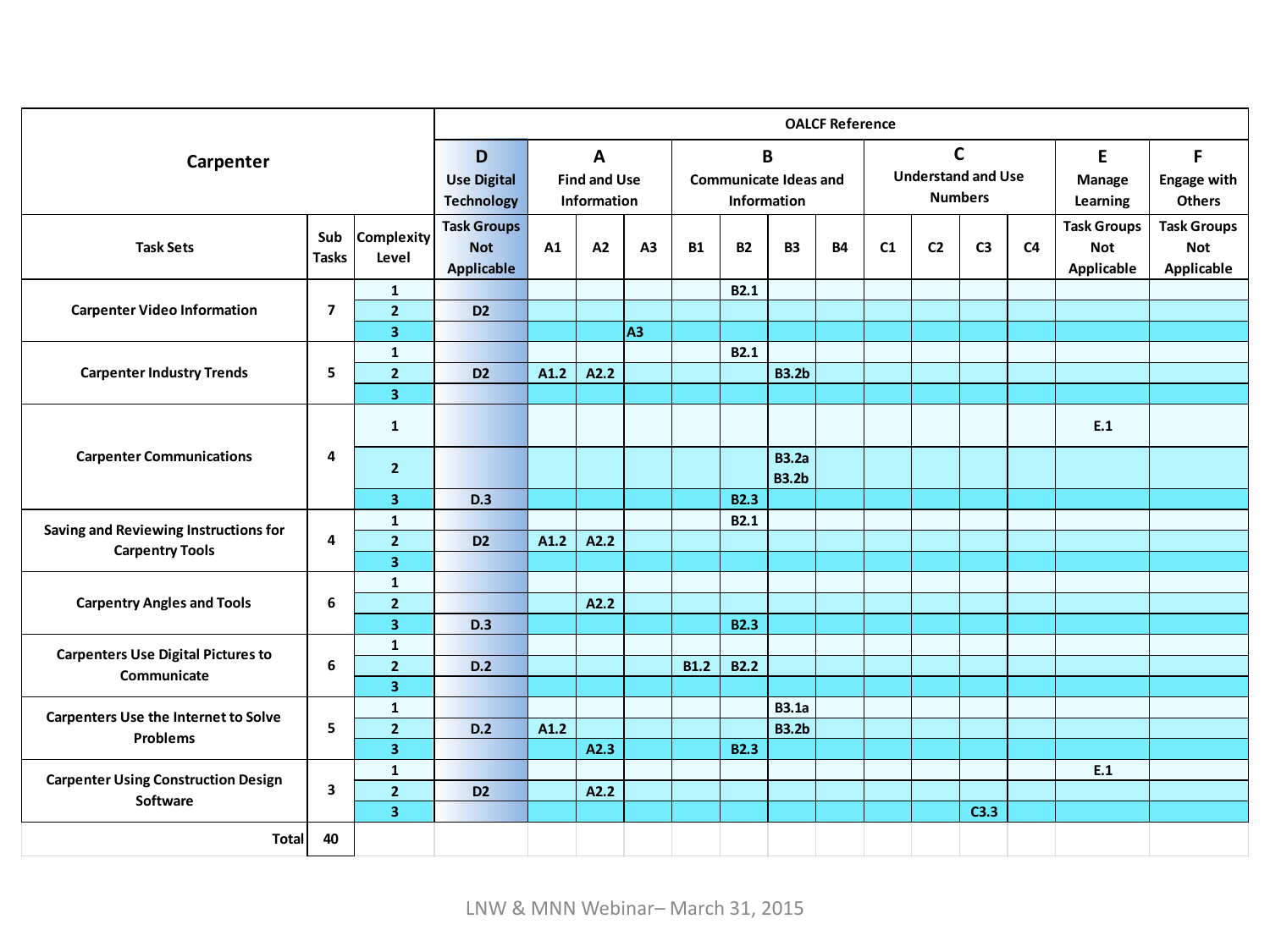| <b>Refrigeration and Air Conditioning Service</b><br><b>Mechanic</b>   |                |                     | <b>OALCF Reference</b>                                                                         |      |      |                                                         |             |             |                                                             |           |    |                |                         |                                          |                                                |                                                |
|------------------------------------------------------------------------|----------------|---------------------|------------------------------------------------------------------------------------------------|------|------|---------------------------------------------------------|-------------|-------------|-------------------------------------------------------------|-----------|----|----------------|-------------------------|------------------------------------------|------------------------------------------------|------------------------------------------------|
|                                                                        |                |                     | D<br>A<br><b>Use Digital</b><br><b>Find and Use</b><br><b>Technology</b><br><b>Information</b> |      |      | B<br><b>Communicate Ideas and</b><br><b>Information</b> |             |             | $\mathsf{C}$<br><b>Understand and Use</b><br><b>Numbers</b> |           |    |                | E<br>Manage<br>Learning | F<br><b>Engage with</b><br><b>Others</b> |                                                |                                                |
| <b>Task Sets</b>                                                       | Sub<br>Tasks   | Complexity<br>Level | <b>Task Groups</b><br><b>Not</b><br>Applicable                                                 | A1   | A2   | A3                                                      | <b>B1</b>   | <b>B2</b>   | <b>B3</b>                                                   | <b>B4</b> | C1 | C <sub>2</sub> | C <sub>3</sub>          | C <sub>4</sub>                           | <b>Task Groups</b><br><b>Not</b><br>Applicable | <b>Task Groups</b><br><b>Not</b><br>Applicable |
| Refrigeration and Air Conditioning Product                             |                | $\mathbf{1}$        |                                                                                                |      |      |                                                         |             | <b>B2.1</b> | <b>B3.1b</b>                                                |           |    |                |                         |                                          |                                                |                                                |
| Knowledge                                                              | 5              | $\overline{2}$      | D <sub>2</sub>                                                                                 |      |      |                                                         |             | <b>B2.2</b> |                                                             |           |    |                |                         |                                          | <b>E2</b>                                      |                                                |
|                                                                        |                | 3                   |                                                                                                |      | A2.3 | lА3                                                     |             |             |                                                             |           |    |                |                         |                                          |                                                |                                                |
| <b>Refrigeration and Air Conditioning</b>                              |                | 1                   |                                                                                                |      |      |                                                         |             | <b>B2.1</b> |                                                             |           |    |                |                         | C4.1                                     |                                                |                                                |
| Installation                                                           | 6              | $\overline{2}$      | D <sub>2</sub>                                                                                 |      |      |                                                         |             |             |                                                             |           |    |                |                         |                                          | <b>E2</b>                                      |                                                |
|                                                                        |                | 3                   | D <sub>3</sub>                                                                                 | A1.3 | A2.3 |                                                         |             |             |                                                             |           |    |                |                         |                                          |                                                |                                                |
| <b>Refrigeration and Air Conditioning</b><br>Troubleshooting           |                | $\mathbf{1}$        |                                                                                                |      |      |                                                         |             |             |                                                             |           |    |                |                         |                                          |                                                |                                                |
|                                                                        | 5              | $\overline{2}$      | D <sub>2</sub>                                                                                 | A1.2 | A2.2 |                                                         |             | <b>B2.2</b> |                                                             |           |    |                |                         |                                          | E2                                             |                                                |
|                                                                        |                | 3                   |                                                                                                |      |      | A3                                                      |             |             |                                                             |           |    |                |                         |                                          |                                                |                                                |
|                                                                        |                | $\mathbf{1}$        |                                                                                                |      |      |                                                         |             | <b>B2.1</b> |                                                             |           |    |                |                         |                                          |                                                |                                                |
| <b>Comparing Water Heaters</b>                                         | 3              | $\overline{2}$      |                                                                                                |      | A2.2 |                                                         |             |             | <b>B3.2b</b>                                                |           |    |                |                         |                                          |                                                |                                                |
|                                                                        |                | 3                   | D <sub>3</sub>                                                                                 | A1.3 |      |                                                         |             |             |                                                             |           |    |                |                         |                                          |                                                |                                                |
| <b>Refrigeration and Air Conditioning</b>                              |                | $\mathbf{1}$        |                                                                                                |      |      |                                                         |             | <b>B2.1</b> |                                                             |           |    |                |                         |                                          |                                                |                                                |
| <b>Resources</b>                                                       | 5              | $\overline{2}$      | D <sub>2</sub>                                                                                 |      | A2.2 |                                                         |             |             |                                                             |           |    |                |                         |                                          |                                                |                                                |
|                                                                        |                | 3                   |                                                                                                | A1.3 |      |                                                         |             |             |                                                             |           |    |                |                         |                                          |                                                |                                                |
|                                                                        |                | $\mathbf{1}$        |                                                                                                |      | A2.1 |                                                         |             |             |                                                             |           |    |                |                         | C4.1                                     |                                                |                                                |
| <b>HVAC Air Conditioning Replacement Parts</b>                         | 6              | $\overline{2}$      | D <sub>2</sub>                                                                                 |      |      |                                                         |             | <b>B2.2</b> |                                                             |           |    |                |                         |                                          |                                                |                                                |
|                                                                        |                | 3                   |                                                                                                | A1.3 |      |                                                         |             |             |                                                             |           |    |                |                         |                                          |                                                |                                                |
| <b>Refrigeration and Air Conditioning</b>                              |                | 1                   |                                                                                                |      |      |                                                         |             |             |                                                             |           |    |                |                         |                                          |                                                |                                                |
| <b>Mechanic Apprentices use Digital</b><br><b>Technology at School</b> | $\overline{2}$ | $\overline{2}$      | D <sub>2</sub>                                                                                 | A1.2 | A2.2 |                                                         |             | <b>B2.2</b> | <b>B3.2a</b><br><b>B3.2b</b>                                |           |    |                |                         |                                          |                                                |                                                |
|                                                                        |                | 3                   |                                                                                                |      |      |                                                         |             |             |                                                             |           |    |                | C3.3                    |                                          |                                                |                                                |
| <b>Refrigeration and Air Conditioning</b>                              |                | $\mathbf{1}$        |                                                                                                |      |      |                                                         |             |             |                                                             |           |    |                |                         | C4.1                                     | E1                                             |                                                |
| <b>Mechanic Career Exploration</b>                                     | 5              | $\overline{2}$      | D <sub>2</sub>                                                                                 | A1.2 | A2.2 |                                                         | <b>B1.2</b> |             | <b>B3.2a</b>                                                |           |    |                |                         |                                          |                                                |                                                |
|                                                                        |                | 3                   |                                                                                                |      |      |                                                         |             |             |                                                             |           |    |                |                         |                                          |                                                |                                                |
| <b>Total</b>                                                           | 37             |                     |                                                                                                |      |      |                                                         |             |             |                                                             |           |    |                |                         |                                          |                                                |                                                |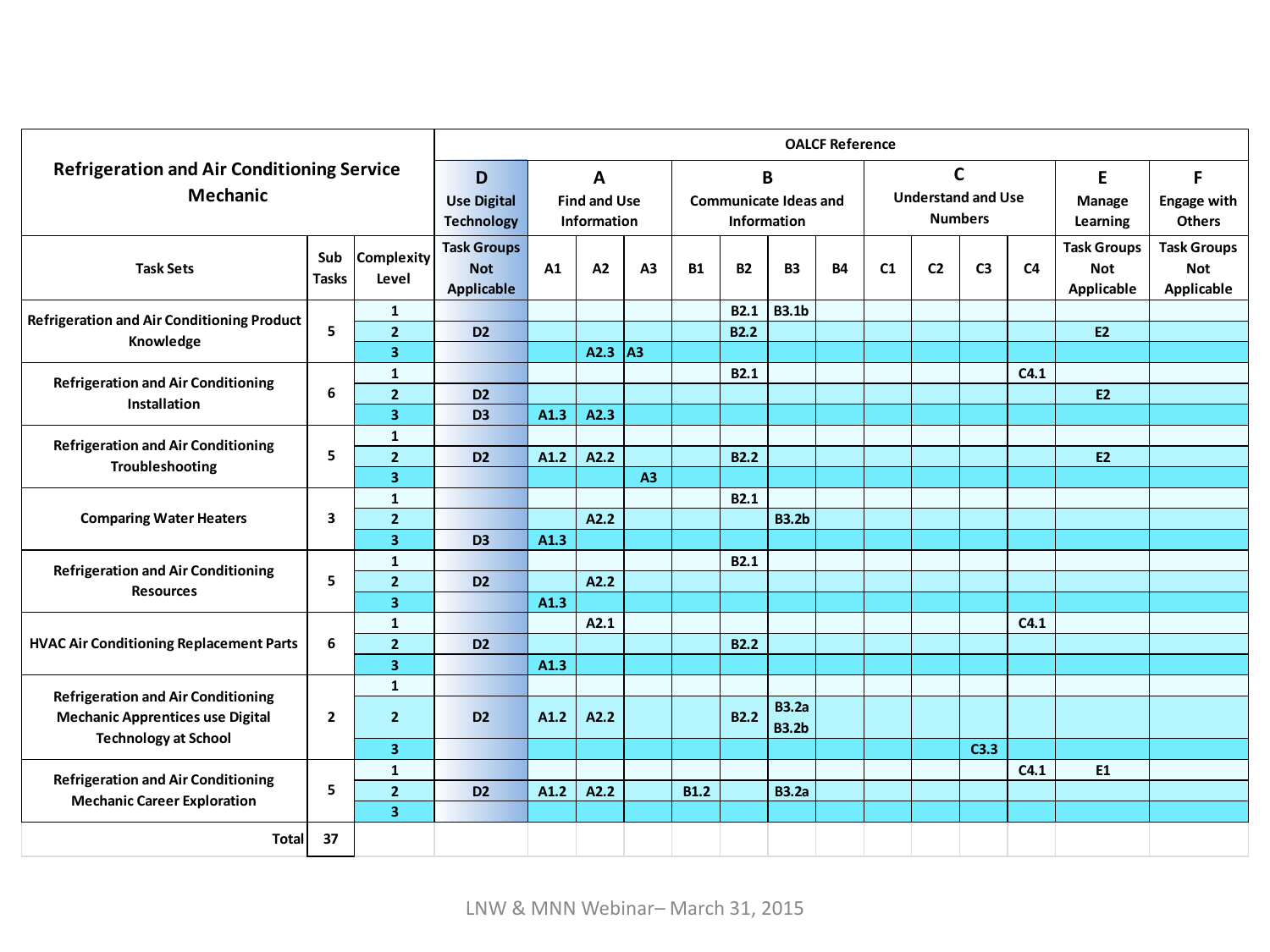### **Frequency of OALCF Competencies used to write digital tasks**

|                                                 | $\mathbf{A}$<br><b>Find and Use</b><br><b>Information</b> | B<br>Communicate<br><b>Ideas and</b><br><b>Information</b> | Understand<br>and Use<br><b>Numbers</b> | E<br>Manage<br>Learning |
|-------------------------------------------------|-----------------------------------------------------------|------------------------------------------------------------|-----------------------------------------|-------------------------|
| <b>Automotive Service</b><br>Technician         | 10                                                        | 13                                                         | 3                                       | $\overline{2}$          |
| Carpenter                                       | 9                                                         | 13                                                         | $\mathbf{1}$                            | $\overline{2}$          |
| Refrigeration, Air-<br>Conditioning<br>Mechanic | 17                                                        | 13                                                         | $\overline{4}$                          | 4                       |
|                                                 | 36                                                        | 39                                                         | 8                                       | 8                       |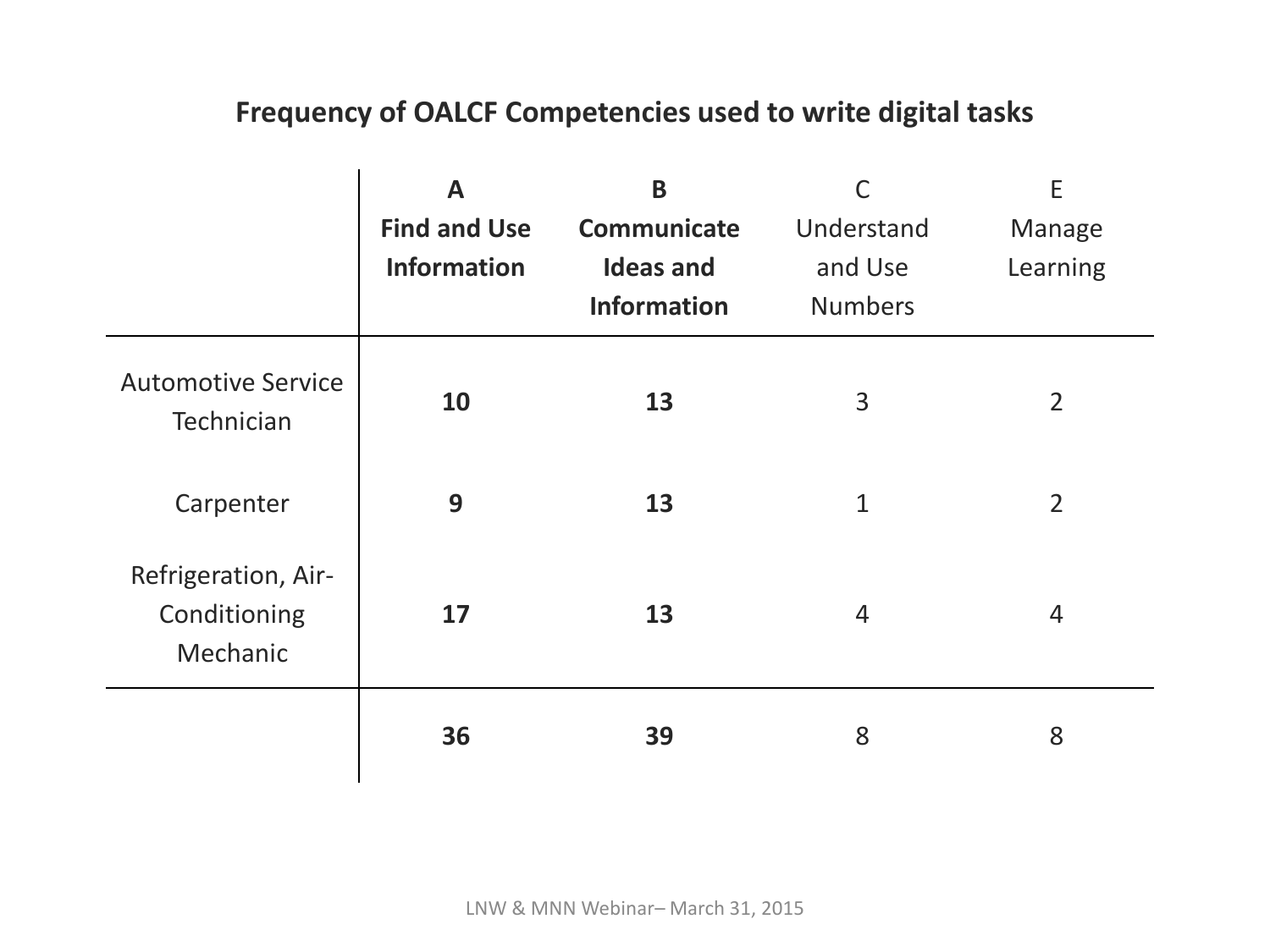# **Digital technology – Impact?**

*At Toyota, "to properly diagnose a vehicle you have to use a state-of-the-art computer to see what's going on. You can't throw in a set of plugs and say, 'that should do it'"*

- **Pace of change**
- **Web as a primary source**
- **Information and communication technologies (ICT)**
- **Online logbooks**



- **Electronics, diagnostics and programming**
- **Digital devices/Mobile applications**
- **Trend to technology training**
	- **Simulation technologies**
	- **E-learning**
	- **Vendor-based training**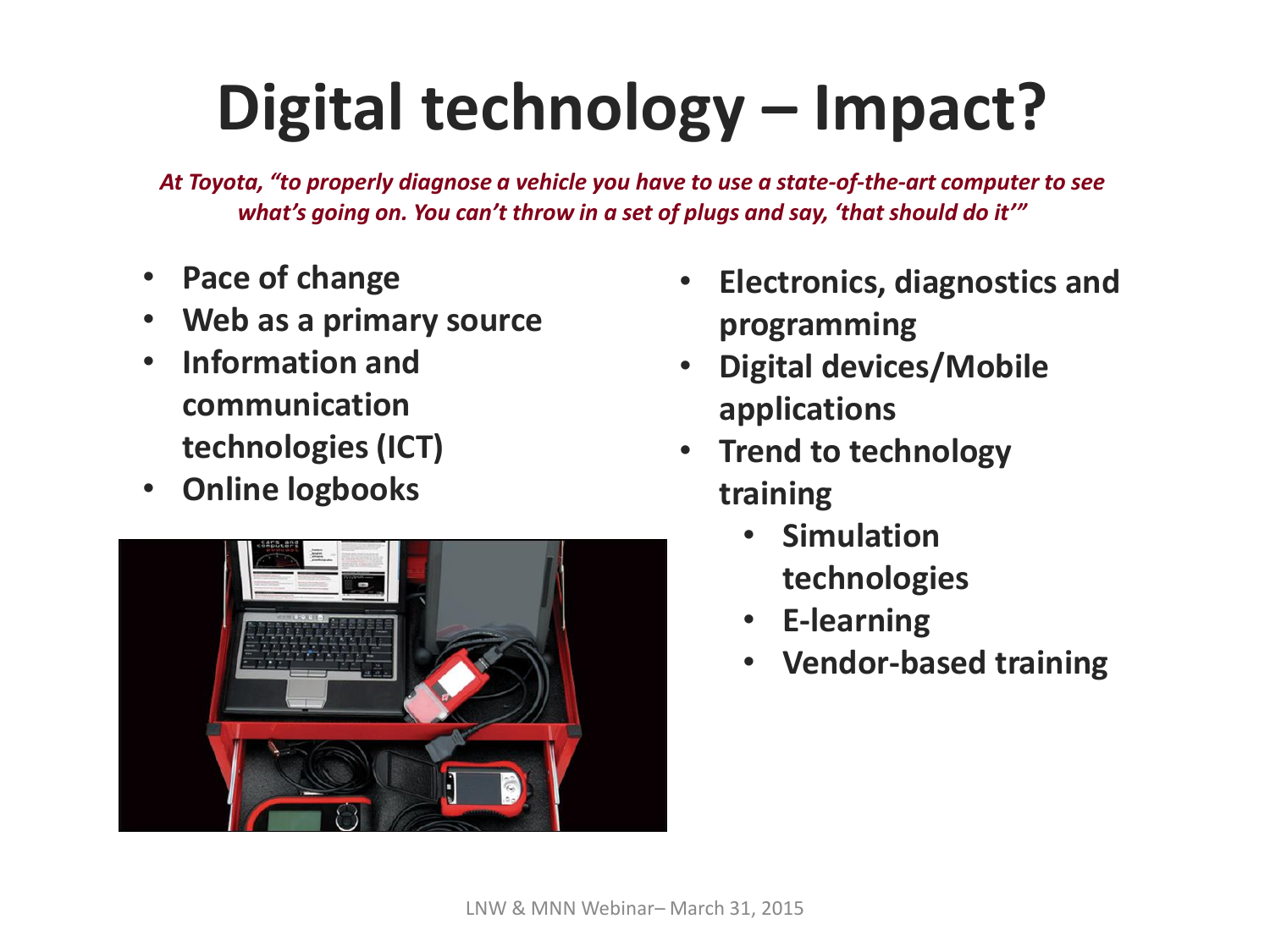# **Digital technology – What is it?**

*"In this age of information overload, it is easy to feel like a starving person with a can of soup but no can opener"*

- **Describes both a thing (the technology) and a product or process (knowledge produced)**
- **Computers, smart phones, tablets, electronics based testing equipment, 3-D technologies and simulators(CAF)**
- **Computer use (Essential Skills profiles)**
- **Digital technology (updated Essential Skills profiles)**
- **Digital Canada (describes how digital technology is used)**
- **The PIAAC and problem-solving in technology rich environments (PS-TRE)**

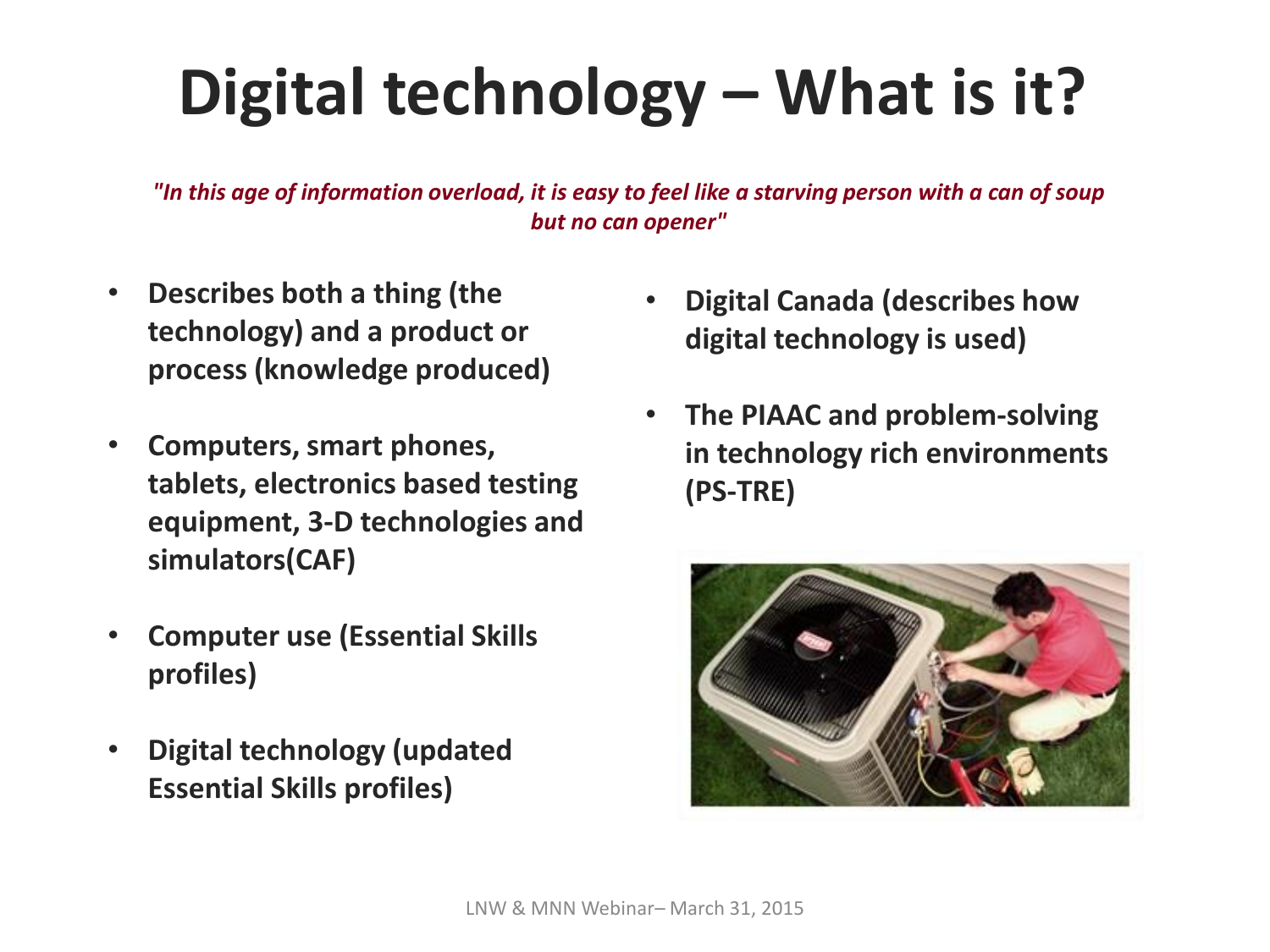# **Digital technology – Skills in the workplace**

**Tasks that can be computerized**

**Routine manual tasks**

**Tasks that require people**

**Non-routine manual tasks**

**Routine cognitive tasks**

**Tasks requiring complex communication**

### **Tasks requiring expert thinking**



LNW & MNN Webinar– March 31, 2015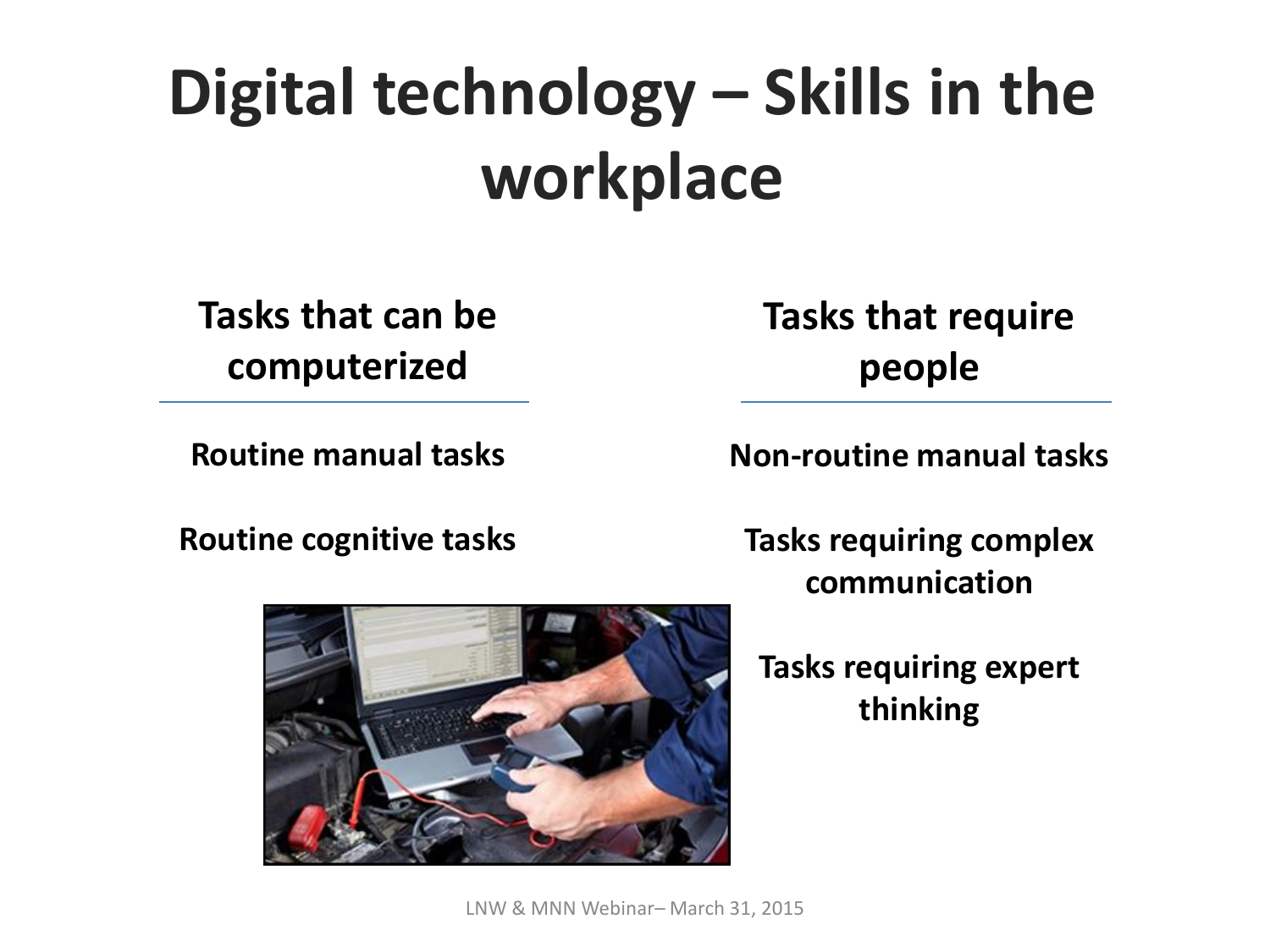## **Digital technology Problem-solving in technology rich environments (PS-TRE)**

**A task or problem to solve**

**Consideration of technologies through which the problem can be solved**

**A process by which the problem is solved**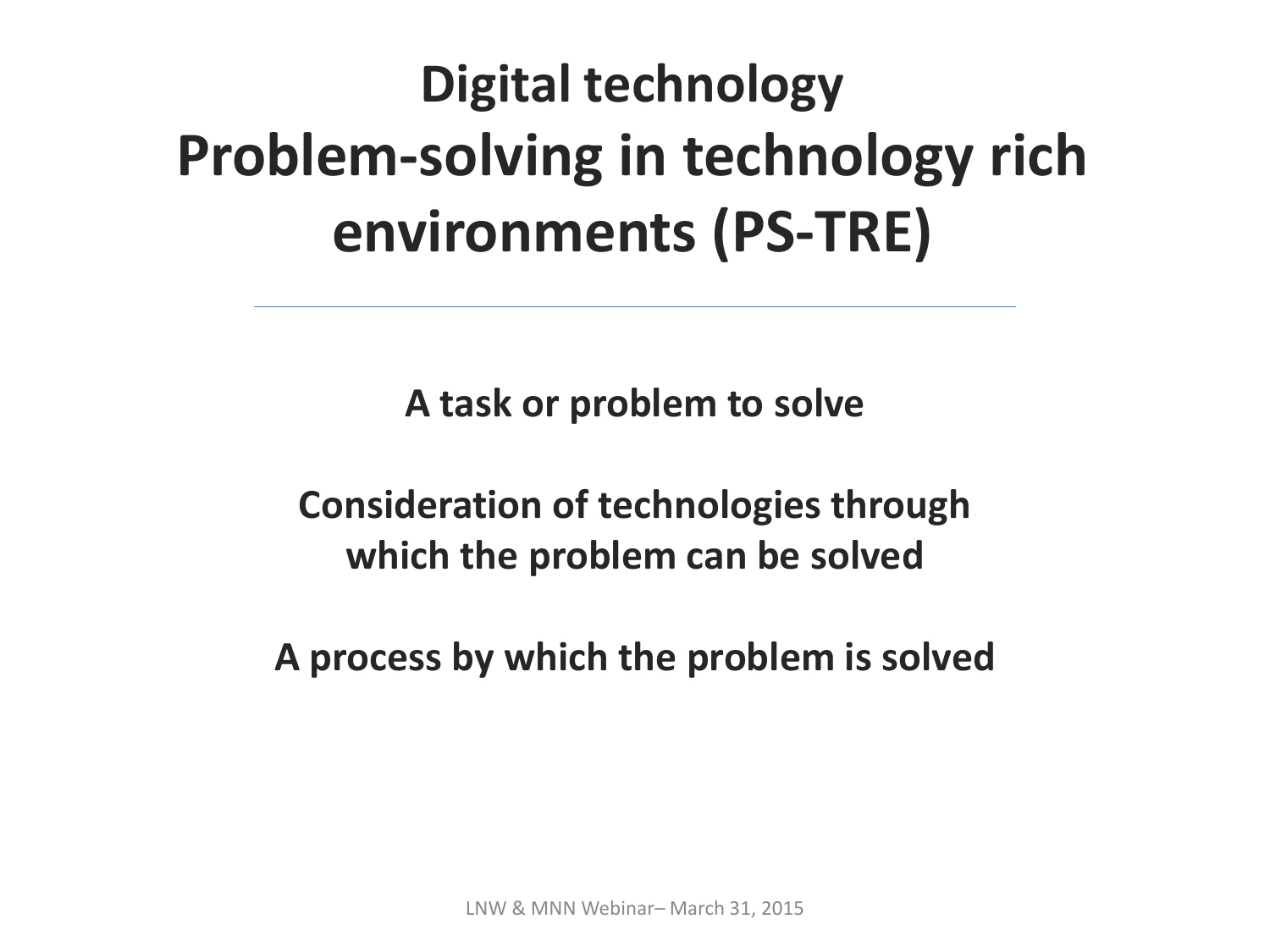### **The digital divide may also reflect a literacy divide**.

Connectivity alone is insufficient to provide real access to online information and services. Access to the digital world is conditional, to some extent, on **proficiency in literacy and numeracy**. Low levels of proficiency in literacy and numeracy can be significant barriers to using ICT applications effectively to manage information. First, poor literacy may **hinder the acquisition of basic ICT skills**. Second, even for adults with some computer skills, it is **difficult** for those with low levels of proficiency in literacy and numeracy **to handle many of the information management and information processing tasks** encountered in online environments.

…from the OECD Report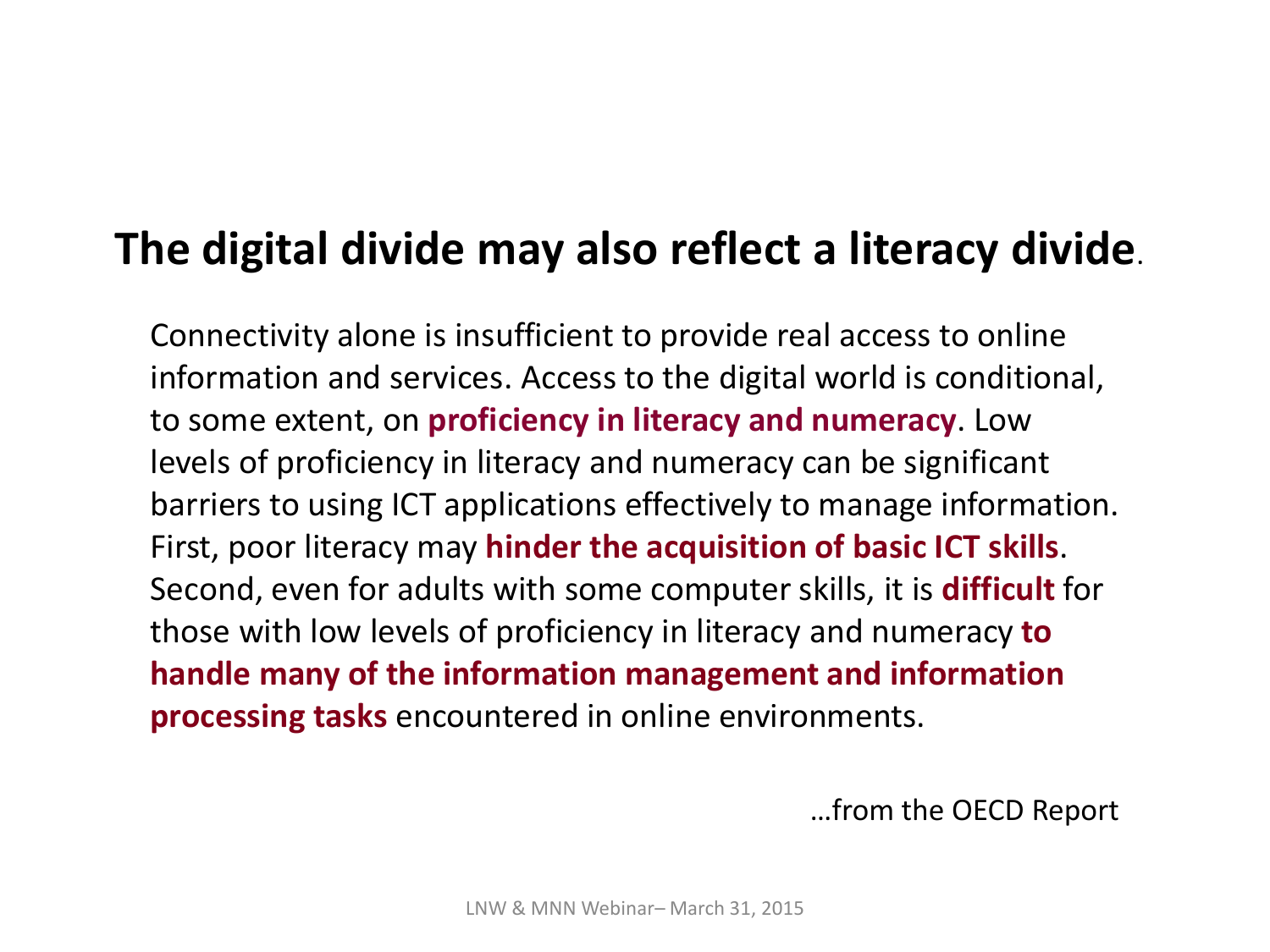#### **Literacy and Numeracy – Average Skills of the population (25-54)**

|          | Average Score | Level                  |
|----------|---------------|------------------------|
| Literacy | 277.6         | Low level 3 (276-325)  |
| Numeracy | 269.7         | High level 2 (226-275) |

#### **PS-TRE - Percentage of the population (25-54) below level 3**

| Age Group |      | % < L3 Non-respondents |
|-----------|------|------------------------|
| $25 - 34$ | 80.3 | 8.2                    |
| 35-44     | 77.5 | 13.5                   |
| 45-54     | 73.6 | 21.6                   |

#### **PS-TRE - Percentage of the population (16-65) below proficiency level 3 (work sector)**

|                                      |      | % < L3 Non-respondents |
|--------------------------------------|------|------------------------|
| Service and Support Occupations      | 78.6 | 16.3                   |
| Trade, Production, and Manufacturing | 70.3 | 27.1                   |
| Manual and Other Service Occupations | 69.0 | 27 1                   |

#### **PS-TRE - Percentage of the population (16-65) below proficiency level 3 (labour force)**

|                     | % $<$ L3 | Non-respondents |
|---------------------|----------|-----------------|
| Employed            | 75.7     | 13.9            |
| Unemployed          | 75.9     | 17.3            |
| Not in Labour Force | 66.3     | 28.9            |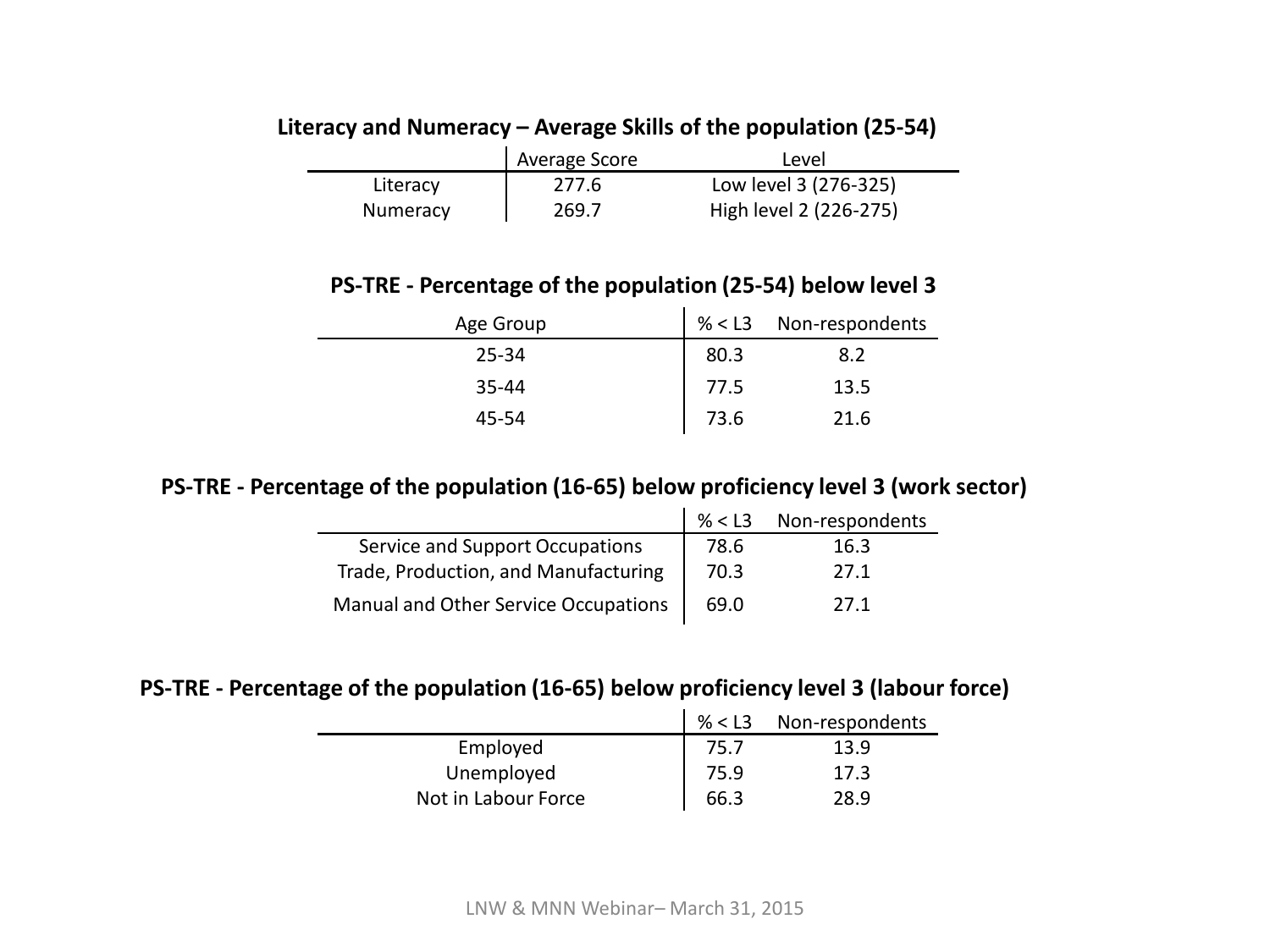## **Principles for Writing Digital Tasks**

*"People will only try what they think they can do, and won't try what they think they can't do"*

**Tasks use technology available in the LBS programs**

**Self-efficacy**

**Digital technology is a tool for managing information to solve problems**

**PS-TRE**

**Foundational literacy skills**

**Authentic trade problems**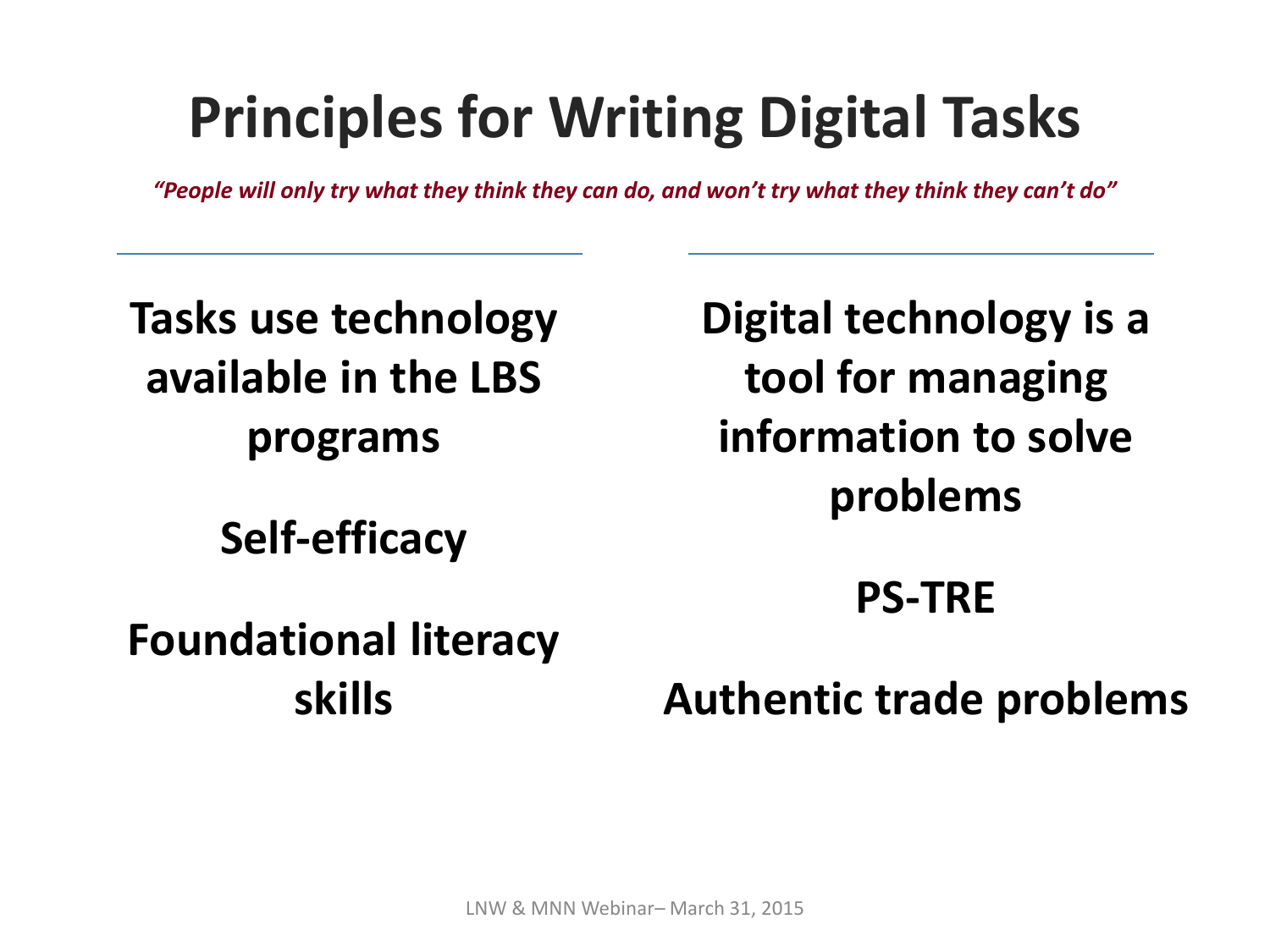## **Principles for Writing Digital Tasks**

## **Transferrable across goal-paths**

| <b>Answer Choices</b>     | <b>Responses</b> |    |
|---------------------------|------------------|----|
| <b>Apprenticeship</b>     | 33.33%           | 17 |
| <b>Employment</b>         | 41.18%           | 21 |
| <b>Secondary School</b>   | 7.84%            | 4  |
| <b>Post-secondary</b>     | 56.86%           | 29 |
| Independence              | 11.76%           | 6  |
| <b>Total Respondents*</b> |                  | 77 |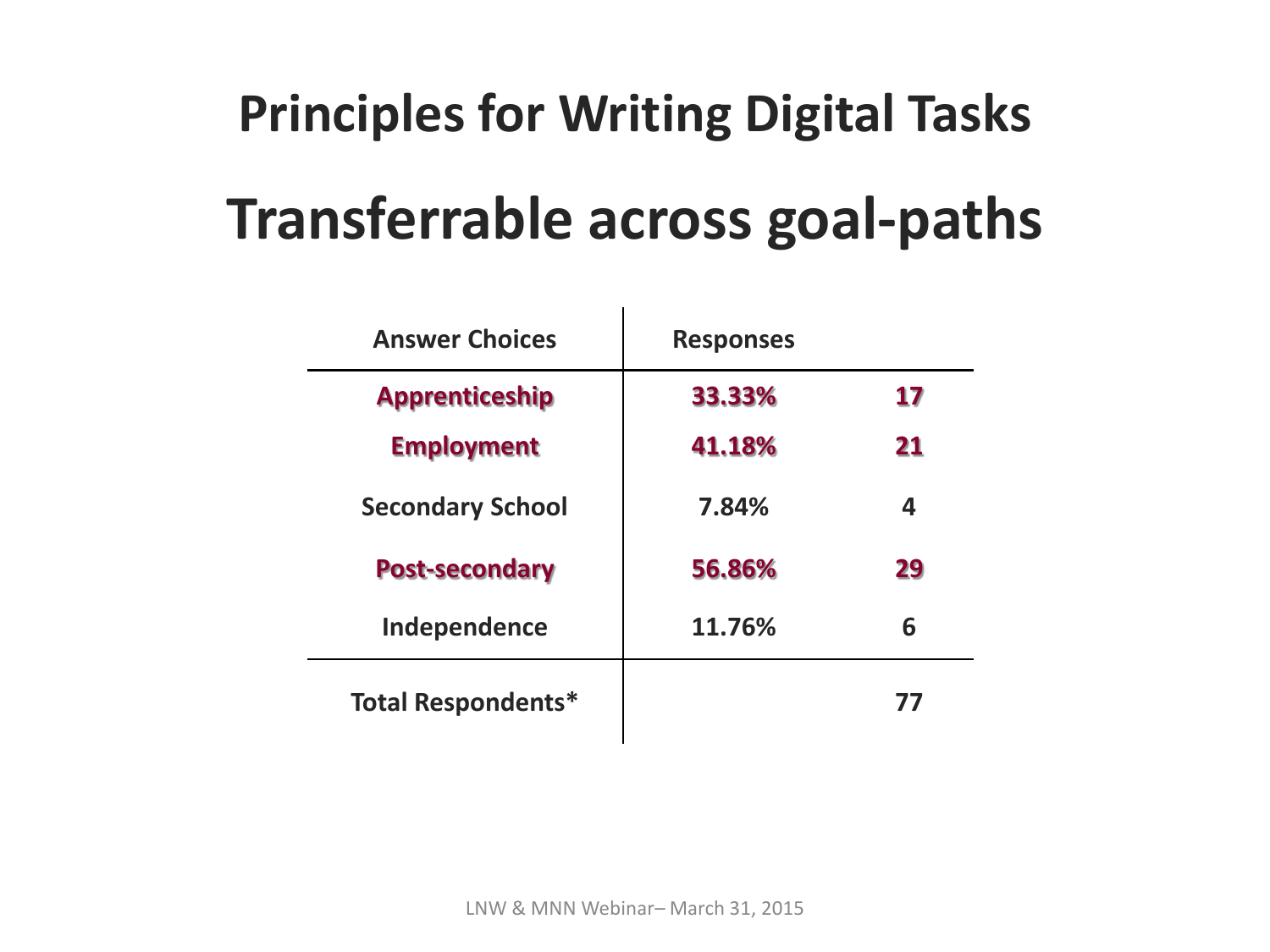## **What did we learn/recommendations?**

**Project orientation is crucial**

**Tasks develop self-efficacy** 

**Professional development for practitioners re: digital tasks**

**Community of practice**

**Proliferation of digital materials meant attention to due diligence** **Digital skills grounded in problemsolving and foundational literacy skills**

**Task group A3, extract info from films broadcasts and presentations, is problematic**

> **Reviewer preparation and expectations**

> > **Evaluate the process**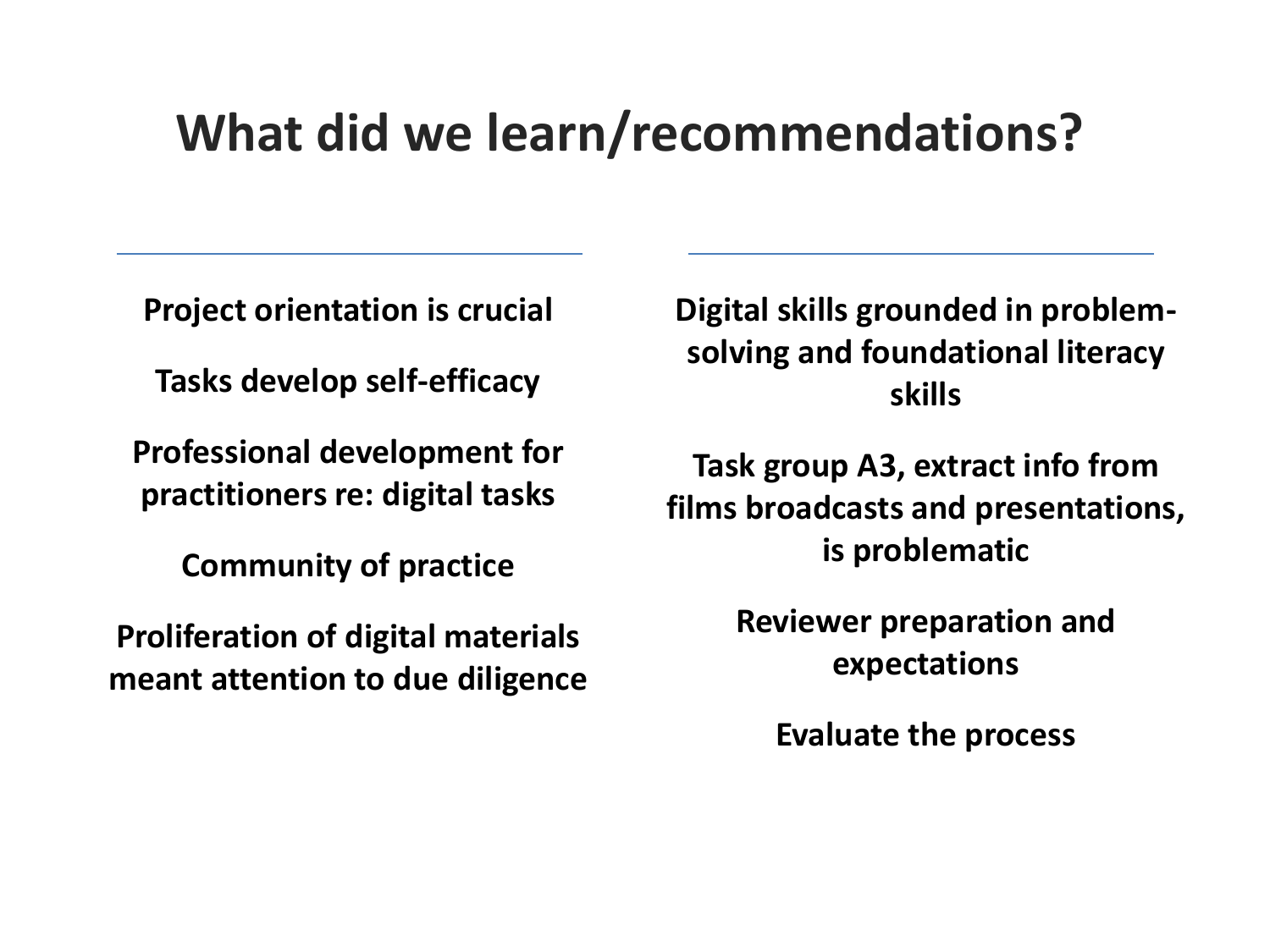## **Northern Literacy Networks Website Project Documents**

**[www.northernliteracy.ca](http://www.northernliteracy.ca/)**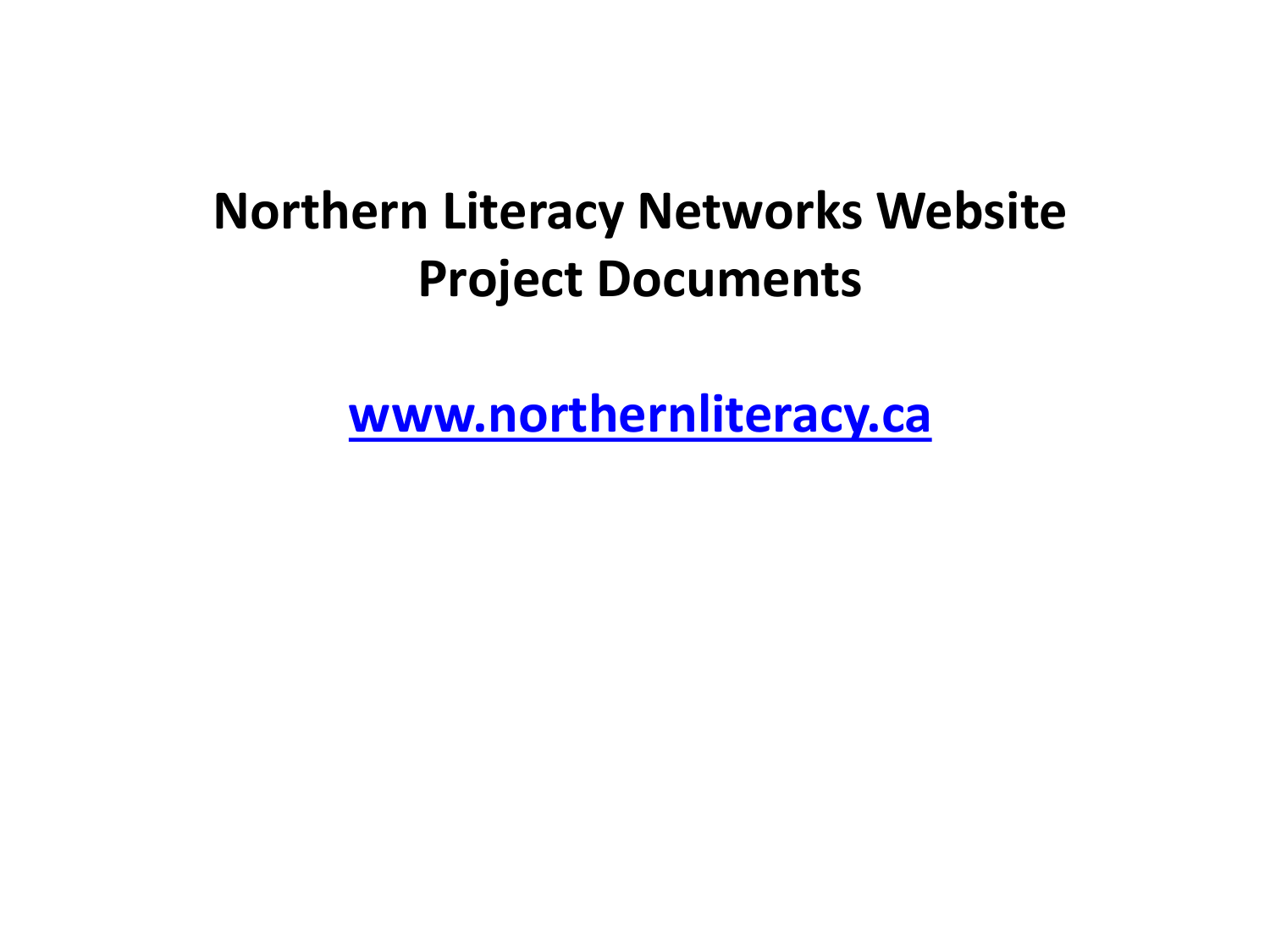### **Webinar**

## **Developing OALCF Apprenticeship Tasks for the Competency "Use Digital Technology" March [31](https://www.surveymonkey.com/s/YXSY9W9), 2015**

**Your feedback on this Webinar is appreciated**

**<https://www.surveymonkey.com/s/YXSY9W9>**